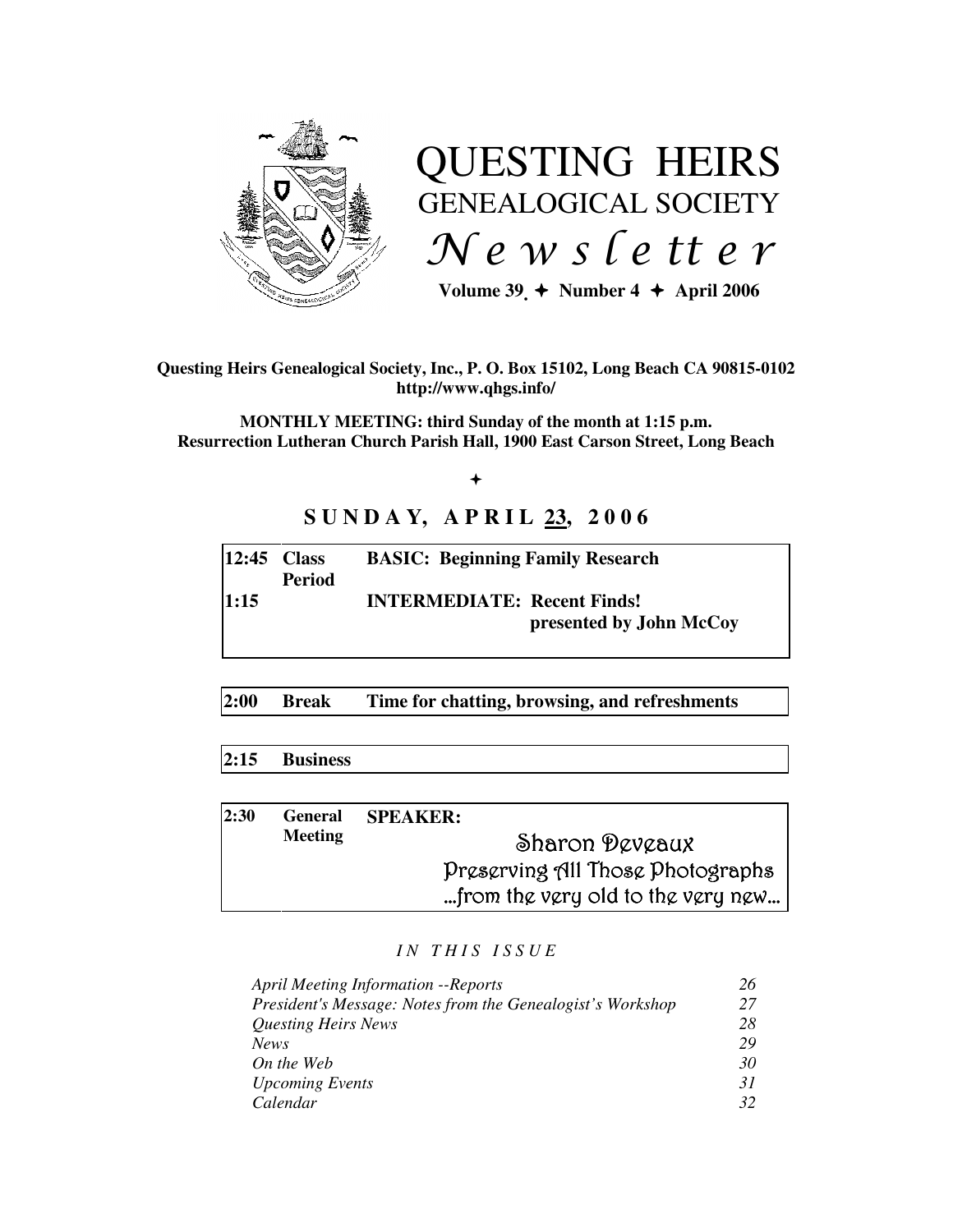#### **A P R I L M E E T I N G**

#### **PLEASE NOTE THE CHANGE IN DATE!**

#### **================================== BASIC CLASS: BEGINNING FAMILY RESEARCH**

Liz Myers or Chuck Mitchell will meet with interested beginners from 12:45 to 1:15 p.m. in the Board Room, which is next to the Meeting Room.

#### **INTERMEDIATE CLASS: RECENT FINDS!**

John McCoy will lead a session of "crowing" about our recent discoveries, especially those made possible by "new technology." Has the Internet given you instant genealogical gratification? Share your success with us! Please limit your contributions to recent discoveries only; we're trying to illustrate how the new technology has changed the way we work.

#### **SPEAKER: SHARON DEVEAUX**

Sharon has worked as a photographer for many years with film and paper and now with digital and computer. As a photographer she has done much copy and restoration work of old photographs for individuals. She worked as the photographer at the National Maritime Museum and as photographer's assistant at the Asian Art Museum, both in San Francisco. She has a Masters of Art degree in Museum Studies with an emphasis in preservation of historical photograph collections. She is currently the Archivist for the Secular Franciscan Order in the USA, which has many types of photographs associated with archival documents.

#### **F I N A N C I A L R E P O R T David WERTS (562) 431-7790**

| February Income           | 151.28<br>SS. |
|---------------------------|---------------|
| <b>February Expenses</b>  | 399.35        |
| <b>Operations Balance</b> | \$9,982.89    |

#### **R E F R E S H M E N T S Georgie (Peterson) LYONS (562) 432-4908**

Thanks to our March hosts: Linda ARTUSO Sandra HOLLANDSWORTH Georgie Peterson LYONS Tina YANIS

| Our April hosts will be: |                  |  |  |  |
|--------------------------|------------------|--|--|--|
| Lizzie COOK              | <b>Liz MYERS</b> |  |  |  |
| Cheryl TARDIF            | Connie WILLIAMS  |  |  |  |

#### **MEMBERSHIP REPORT Jeanette (Marcus) JONES (562) 421-5610**

MARCH MEETING ATTENDANCE Members: 34 Guests: 6

#### NEW MEMBER

Peggy L. BOYD Individual 9/06

#### RENEWALS

| Patricia M. KINGSLEY | Newsletter | -9/08 |
|----------------------|------------|-------|
| Jackie RILEY         | Newsletter | 9/07  |

# $H \wedge P P V$  $C A S T C R$

*Copyright* © *2006, Questing Heirs Genealogical Society, Inc.* 

*Permission to reprint original items from this publication is granted, provided that the reprint is used for non-commercial, educational purposes, and that the following notice appears at the end of the article: Previously published in Questing Heirs Genealogical Society Newsletter, Vol. 39, No.4 (April 2006).* 

*This newsletter is published monthly as a benefit for members of Questing Heirs; it is not meant to be sold. Those who are unable to attend our meetings but wish to subscribe to the newsletter may purchase a newsletter-only membership for \$12.00 a year. To join, please contact us using the address on the front page.*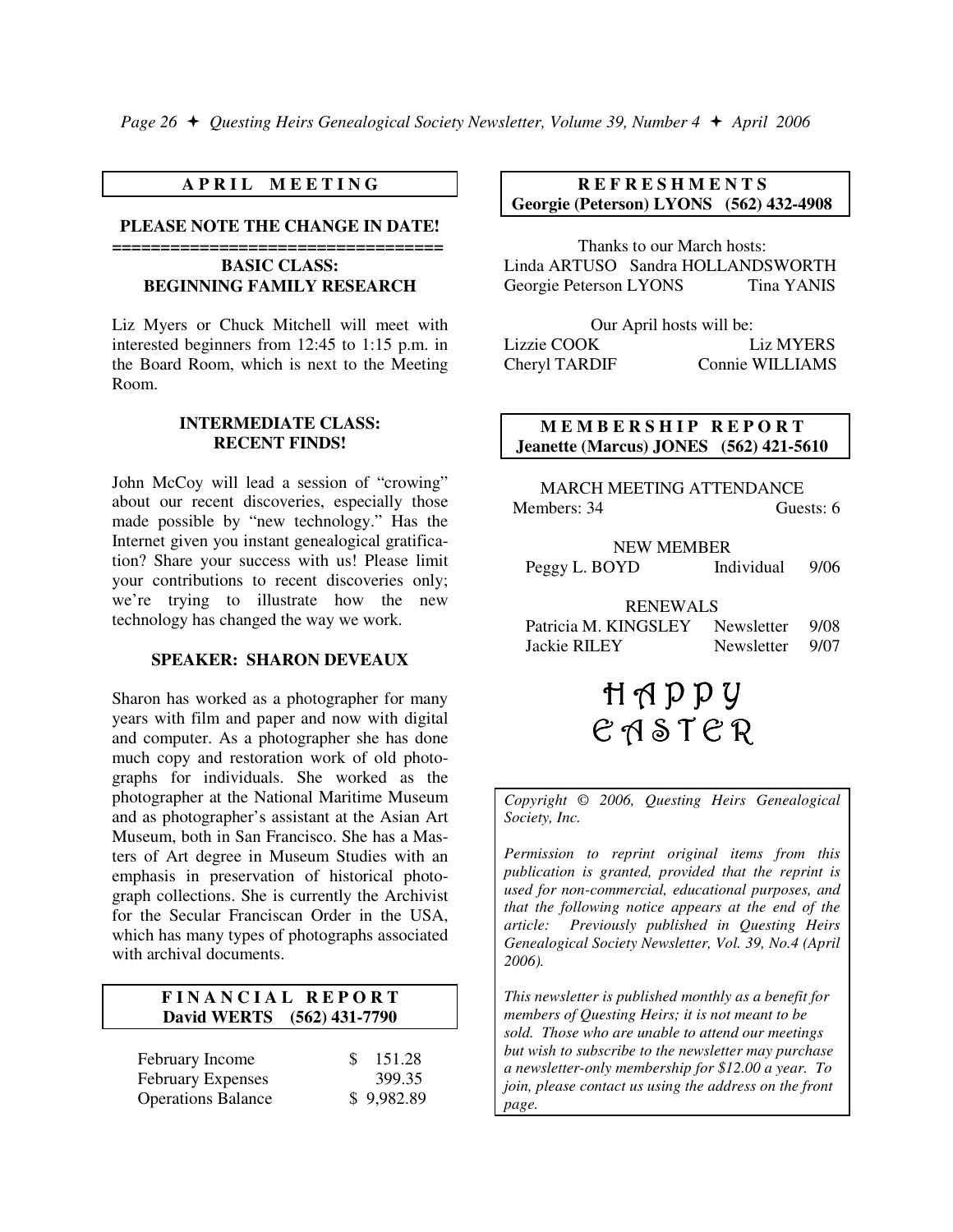## **P R E S I D E N T' S M E S S A G E**

# Notes from the Genealogist's Workshop

As soon as our March meeting was out of the way, I declared a genealogical emergency. Vast amounts of information arrived all at once from several different states and two foreign countries. Order is only now being restored, and the stacks of papers waiting to be filed have reached a precarious height.

What happened is instructive. Thanks to e-mail and the Internet, we can work with distant genealogists in new ways. We can get results faster than we can process the data. I can e-mail my researcher in Bern, Switzerland, with new information I found only a few minutes ago on the Internet sites of the archives in Fribourg, Lausanne, or Basel, pointing to an important  $16<sup>th</sup>$  Century manuscript at the Burgerbibliothek in Bern. The very next day, my researcher was at the library copying as much as she could (the manuscript could not be photographed). Twenty-four hours later, I had a stunning compilation of new data in German and Latin about my Gachet family, including a long list of relatives from many of the important families of Bern and Fribourg. With the new names, and precious marriage and death dates recorded nowhere else, I could finally put more of the pieces together. I went through my research notes on the records of the notaries in French-speaking Switzerland to find all of the previously mysterious passages that now made perfect sense. I sent my findings back to my researcher, so she would have the whole picture.

Meanwhile, in France, an enthusiastic researcher was copying old books and papers for me. Her package arrived in short order, and I was surprised to recognize her ancestral families in the same  $16<sup>th</sup>$  Century manuscript that involved my Gachet family. That led me back to the Internet and the microfilm collection of the Los Angeles Regional Family History Center. I had uncovered a web of relationships that involved many of the important families of the day in four different Swiss cantons, all linked by marriage.

At the same time, a cousin in Westminster traveled to Washington, DC, to explore the DAR library more discoveries! Another cousin made contact with a relative who agreed to submit a DNA sample for our Bryant family. Another cousin stepped up to donate a sample for our Baird family. Still another cousin made a quick trip to Indianapolis and e-mailed obituaries for our Moore family. More microfilms arrived, and I was knee-deep in French and German church records from a town in Alsace.

It would be almost reasonable to have this much information coming in every week, if I did not have a job and if I were of a selfish nature. But in the event, each new batch of data required me to send out my analysis, Ahnentafel, or register report, as well as update my web sites. I have come to believe there is such a thing as too much genealogical information! Those papers must absolutely be organized and filed!

It would be a pity if you had a week like this and couldn't tell anyone about it! Therefore, at our meeting on April 23rd, we will use the intermediate class period for a session of "crowing" about recent finds, especially those that happened as a result of "new" technology. Please use your new technology to contact me at **RealMac@aol.com**, or call me at 562-437-4337, if you want to participate!

# by John McCoy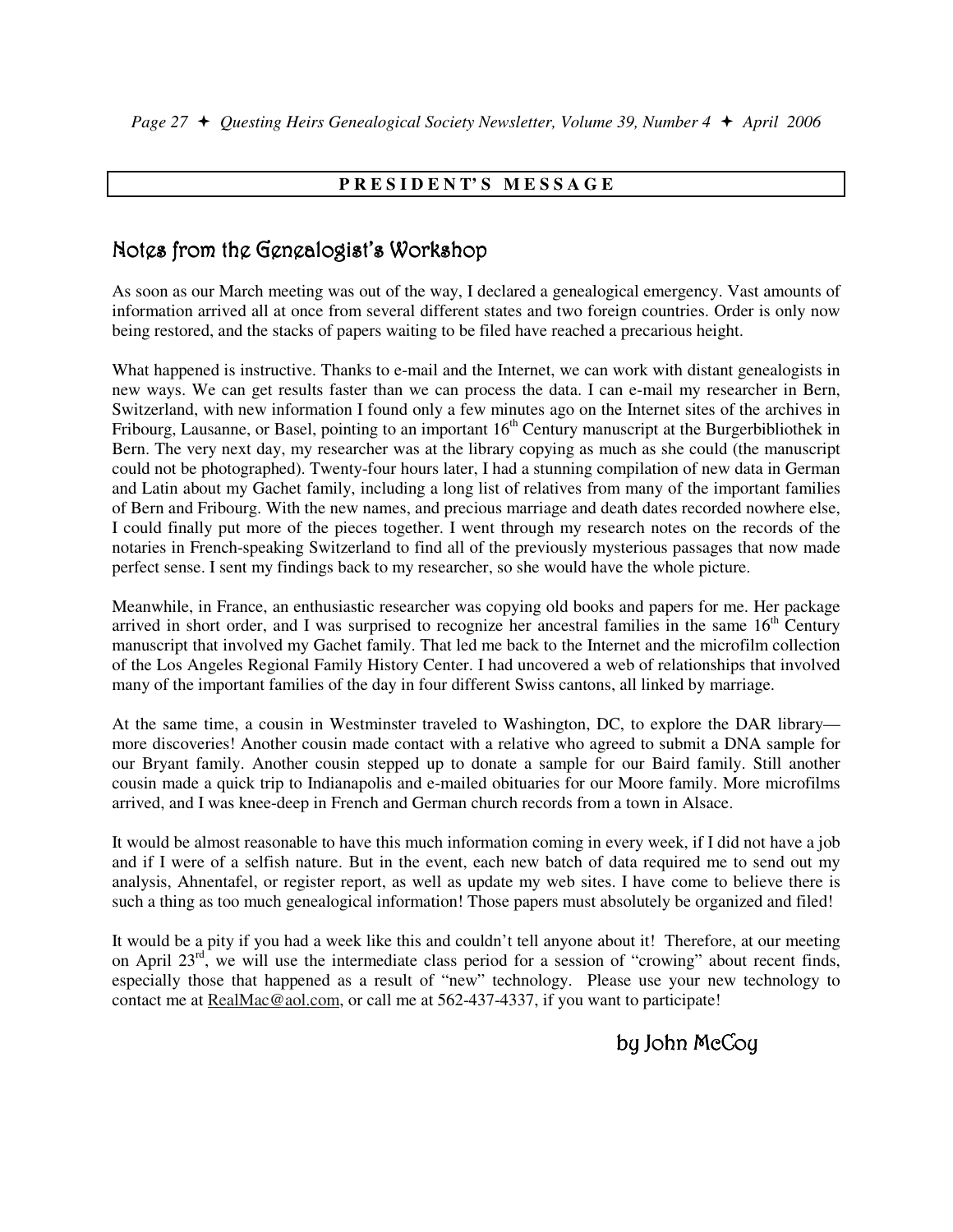## **Q U E S T I N G H E I R S N E W S**

#### **MARY FRANCES REGER WILKINSON 1909-2006**

Mary Frances, a long-time resident of Belmont Heights, died in Long Beach at the age of 96 on February 24, 2006. She was born in Davis City, Decatur County, Iowa on October 17, 1909, a descendant of pioneer families.

She and her brother, Charles Kenneth Reger, began their education in a one-room rural school in Decatur County, being taught by their Aunt Lois Rudibaugh Shelton. In 1924 the Reger family moved to Iowa City, where Mary Frances attended Iowa City High School, graduated from the University of Iowa, and subsequently earned a Masters Degree in Social Work. She was affiliated with the Kappa Delta National Sorority for over 75 years.

From 1930-36, she was with the Iowa City Unified School District and, from 1936-42, the Iowa Child Welfare Research Station at the University of Iowa. From 1942-46, she was involved in the World War II effort with the American National Red Cross (Military and Naval Welfare Dept.) and later with the Long Beach American Red Cross Home Service. She retired in 1974 after 27 years of service with the Los Angeles County Children's Services and the California Department of Social Welfare (Adoptions).

After her retirement, Mary Frances became deeply involved in various volunteer services (26 years with Long Beach Memorial Hospital) and genealogy research. [She was a member of Questing Heirs from 1985 until her death.] She compiled the *Ancestral Record Book—Reger Ellis/Rudibaugh Craig and Those Who Joined by Marriage*, which she donated to the Leon Public Library in Decatur County, Iowa, on her  $90<sup>th</sup>$  birthday.

*The above from her obituary in the Press-Telegram.* 

#### **HANK JONES LECTURE**

On May 21 Questing Heirs Genealogical Society will be presenting our first "Betty Marie Marr Memorial Lecture," featuring Henry Z. ("Hank") Jones, Jr.

Hank Jones started climbing his family tree when he was eight years old and has been a professional genealogist since 1965. You may have recognized his name from his 25-year career as an actor in films and television. Having earned a BA in Communications from Stanford University in 1963, he went on to appear in a number of Walt Disney films, as well as others. Beginning his television career on the *Tennessee Ernie Ford* show, roles followed in *My Three Sons*, the *Patty Duke Show*, and a number of comedies in the 1960's and 1970's.

In 1981 Hank retired from "on-camera acting" to devote more time to his first love of genealogical research. Perhaps his greatest contribution to genealogists has been his extensive work on the background of German immigrants from the Palatinate—first those who moved to Ireland and then the 847 families who settled in colonial New York. In all, he has written 7 books, which will be available for purchase on May 21.

Currently he is a Fellow of the American Society of Genealogists (FASG), a distinguished title limited to 50 worldwide. He has received an Award of Merit from the National Genealogical Society, is a member of the Association of Professional Genealogists, and a charter member of the Genealogical Speaker's Guild.

We will need a few volunteers to keep things running smoothly on the day of the lecture, which will begin at 1:15 p.m. at the Resurrection Lutheran Church. We will need helpers to direct guests from the parking lot to the church sanctuary, to assist in setting up Hank Jones' book table, to help with refreshments, etc.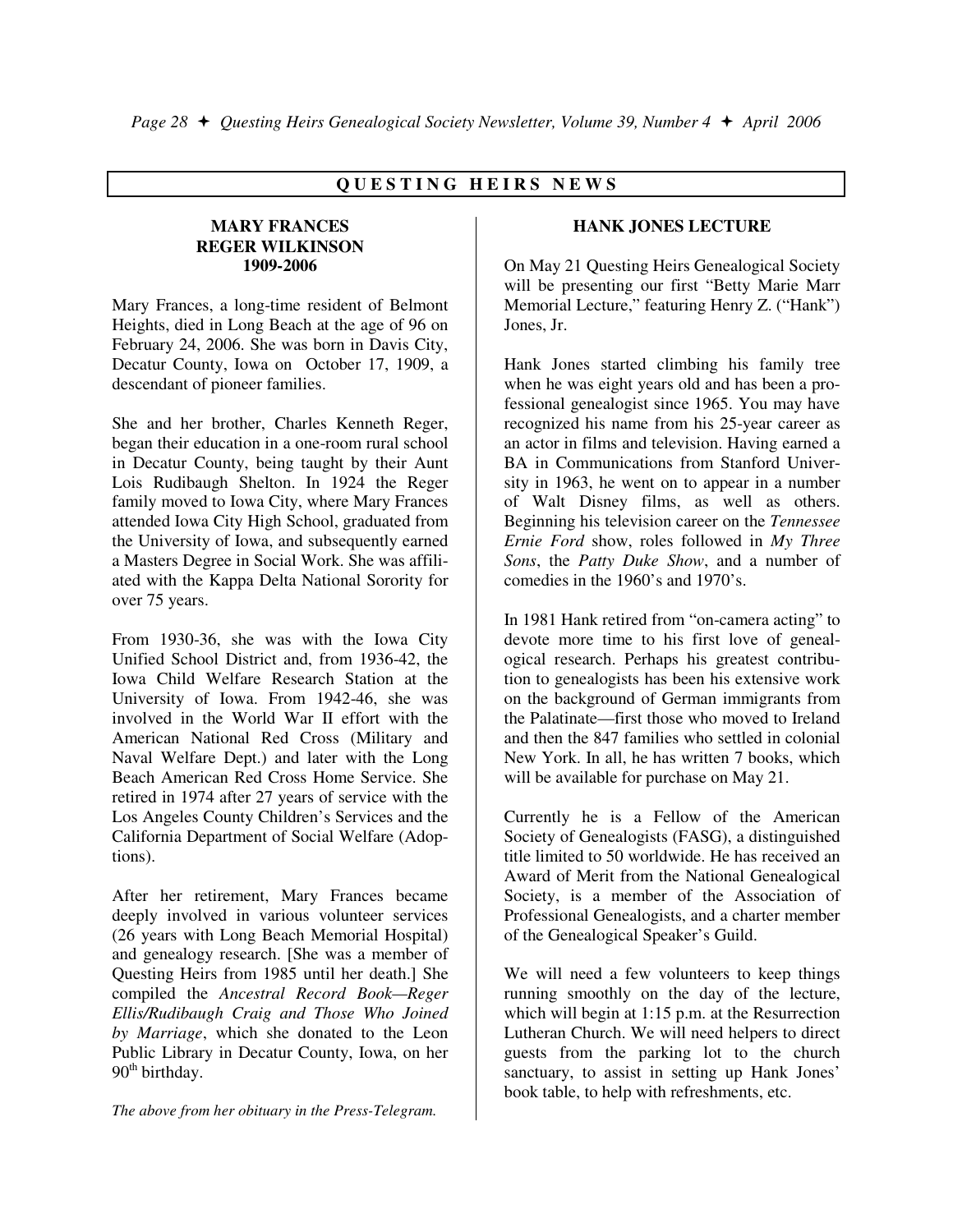#### **N E W S**

# **CYNDI'S LIST IS TEN**

http://www.CyndisList.com/decade.htm

On March 4, 1996, *Cyndi's List* started out with 1 page, 1,025 links, a handful of categories, and just one caretaker. Today, 10 years after its creation, *Cyndi's List* has:

- 251,235 total links
- 242,672 categorized links
- 8,563 "What's New" links submitted by visitors
- 684 individual web pages
- Visits through the front page: more than 43 million
- An average of 2 million page hits each month
- 1 part-time employee, Michele
- 1 periodic dabbler and caffeine-delivery person, Mark
- 1 full-time caretaker, Cyndi

To celebrate the 10-year anniversary of the site I have given *Cyndi's List* an all-new layout with streamlined navigation. Now there is less white space with the content being moved up and to the left on each page. There is now a Google search box at the top of each page. Hopefully the rest of the navigation is more intuitive than in the previous version. The indexes, categories, sub-categories, and web page addresses are all the same. I have many more ideas and plans for things that I would like to do on the site. Michele and I have a big to-do list that we are whittling away at a little at a time. Come back and visit the site often to see how we progress.

#### **END OF AN ERA**

"One of the time-honored traditions at national genealogical conferences has been the audio tapes of the sessions. Those unable to attend in person often ordered audio tapes of the presentations. While not as good as attending 'in person,' the audio tapes added a lot of value to those unable to attend the live events. Sadly, the

practice is disappearing. The reason apparently is because of dropping sales of the tapes.

"For years, most of the tapes at the U.S. National Genealogical Society (NGS) and Federation of Genealogical Societies' (FGS) conferences have been recorded by AudioTapes.com. Yet a search of the company's web site…shows no genealogy conference tapes recorded after May 22, 2004. The company is not offering audio tapes recorded at more recent genealogy conferences. To my knowledge, no other recording company has stepped up to make the recordings…"

Other organizations also used to tape presentations. A comment on the above article indicated that another reason for discontinuing the practice is that tape players are going out of use.

*Eastman's Online Genealogy Newsletter, 8 March 2006. Copyright 2006 by Richard W. Eastman. Available at http://www.eogn.com.* 

### **NEW AT ANCESTRY.COM**

Starting on March 27 *Ancestry Daily News* and the *Weekly Digest* were replaced by the *Ancestry Weekly News*, which will combine many of the elements of these previous online publications plus a few new surprises. The weekly newsletter will be available in either HTML or textonly format, and Juliana Smith will continue as newsletter editor.

Also, you will find a new way of keeping up on your "daily dose of genealogy" at *24-7 Family History Circle*, where you can find announcements about new Ancestry.com content and features, informative how-to articles, family history tips and anything that grabs Juliana's interest.

*Ancestry Daily News, 8 Mar 2006. Copyright 2006. MyFamily.com, Inc. and its subsidiaries. http://www.ancestry.com/dailynews*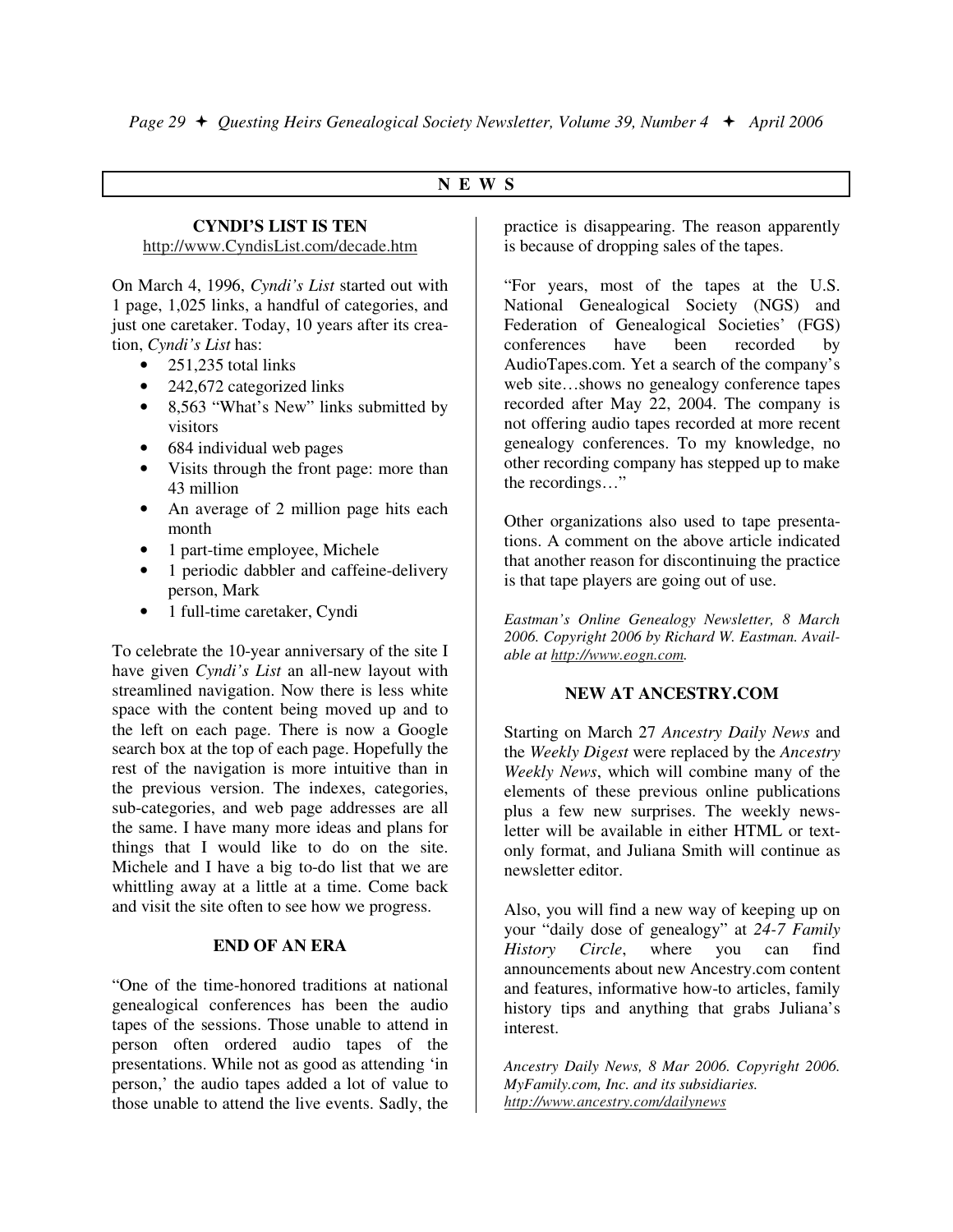## **O N T H E W E B**

#### **WISCONSIN BIRTH INDEX**

http://www.wisconsinhistory.org/vitalrecords

The Wisconsin Historical Society has created an index to Pre-1907 Birth Records that includes approximately 500,000 names entered on the records between 1852 and September 30, 1907. After a birth was recorded at the county level, local officials forwarded that information to the state. Wisconsin law has required counties to register these events since 1852, but the law was not strictly enforced prior to about 1880.

In addition, the index includes 27,000 delayed birth records—those that were filed many years after the event, often for Social Security or military reasons. These records were indexed by the Wisconsin State Genealogical Society.

The index may be searched by name (last name required and first name optional) or by county and year. Or you can enter the month, day, and year you think the person was born on when you are not sure of the name.

The Society is also in the process of producing indexes to pre-1907 marriages and deaths.

#### **BUTLER COUNTY, PA, OBITS**  http://www.bcfls.org/butler/Obitmain.htm

The Butler Area Public Library in Butler, Pennsylvania, has made available free of charge an online obituary index. The database includes 100,000 obituaries published in Butler County newspapers from 1818-2000. Over 600 rolls of microfilm for eleven newspaper titles in the library's collection have been indexed.

Note that the obituaries for surnames beginning with R thru Z have not yet been included. Also obituaries for 1960 thru 1990 have not yet been indexed but are in the process of being abstracted. When the project is complete, the database will include 31 more newspaper titles.

#### **MISSOURI ARCHIVES**

http://www.sos.mo.gov/archives/resources

This site has a number of helpful databases, which include those listed below

- - Archives' Online Catalog containing bibliographic records from their book, microfilm and archival collections.
- - Birth & Death Records, an abstract of the birth, stillbirth, and death records recorded before 1909 and that are available on microfilm at the Missouri State Archives.
- - County and Municipal Records on Microfilm, a roll-by-roll listing of over 55,000 reels that contain records of deeds, marriages, circuit court and probate court materials.
- - Land Patents Database, 1831-1969, is an ongoing project to transcribe information from the state-issued land patents useful in placing an individual in a specific location at a specific time.
- - Naturalization Records Database, includes name, native city &/or country, date of record, court of application, and microfilm location for copy of entry.
- - Soldiers Database: War of 1812 – World War I, a comprehensive database abstracted from individual service cards and listing more than 576,000 Missourians who served in the military from territorial times through World War I.

Missouri State Archives staff does limited research for patrons who are unable to visit in person at no cost, except for copying fees. Patrons may request information via telephone, e-mail, or postal mail.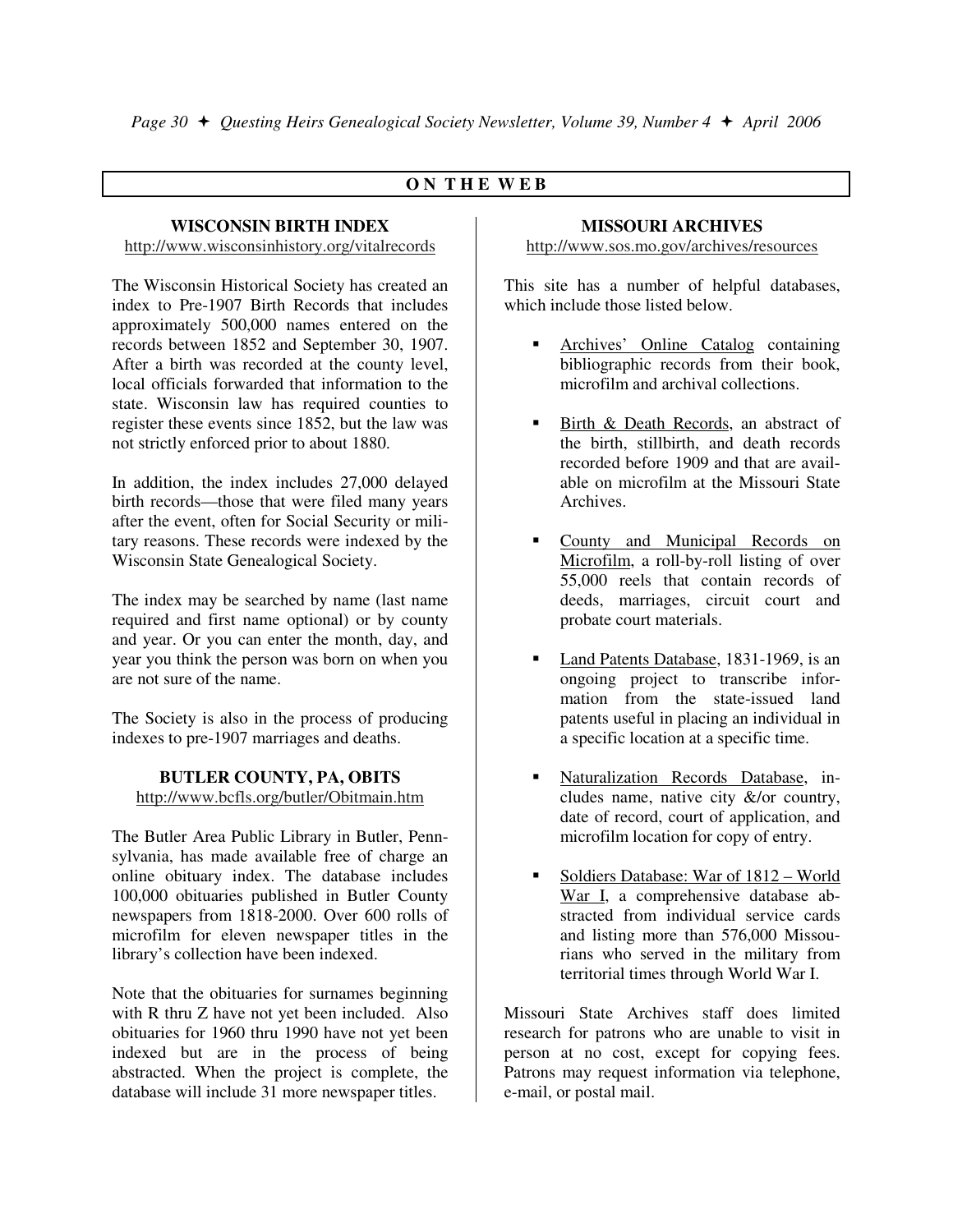## **U P C O M I N G E V E N T S**

#### **CONEJO VALLEY SEMINAR**

The Conejo Valley Genealogical Society will hold its Annual Seminar on Saturday, April 22, from 8:30 a.m. to 3:30 p.m. at the United Methodist Church (Alton Hall), 1049 S. Westlake Blvd., Westlake Village (at Hampshire and Agoura Road). The Rev. Dr. Gary Alan Dickey will be presenting talks on the following subjects:

- > The Treasure of Church Records
- Royal Bastards
- Gene-alogy—DNA & You
- > Brick Walls or Brick Foundations?

The cost for non-members before April 18 is \$40. For questions:

> Phone (818) 880-1505 or E-mail carolsatt@sbcglobal.net

#### **ORANGE COUNTY FAMILY HISTORY FAIR**

The Orange County Family History Library is presenting "Capturing Your Past with the Tools of Today" on Saturday, April 29, from 8:00 a.m. to 5:00 p.m. at 674 S. Yorba Street in Orange. Barbara Renick will be the keynote speaker and five sessions of seven classes each are available. The classes are free; the syllabus is \$10.00.

Pre-registrations must be received by April 19. For information, call (714) 997-7710. You may also print out a registration form from their website at http://www.zroots.com/OFHC.htm.

#### **ORANGE COUNTY FAIR**

Liz Myers submitted this article because she wanted to let us all know what a good time she had last year working at the Genealogy Booth at the Orange County Fair.

"I had signed up to work a regular morning shift of 4 hours. I received directions and a parking pass from Norma Keating in the mail. Directions were so good that I had no problem in finding the parking lot, jumping on the free shuttle, and walking onto the fairgrounds with free entry ticket. I easily found the Orange County Building for non-profit groups. I was able to visit the rest of the fair exhibits before or after working the booth. Some people met friends or family to enjoy the rest of the fair together.

"The Southern California Chapter of the Association of Professional Genealogists coordinates the booth. It contained genealogical society flyers, professional flyers and information sheets about the location of collections and ethnic research. LDS also provided material with a Family History Computer set up for quick research. I was greatly impressed how nicely planned and organized the booth was. I was very surprised that many visitors traveled from Los Angeles, Riverside and San Bernardino, San Diego, and Ventura counties!

"It was a great feeling to be able to talk to people, answer their questions, and direct them further along with their searching. I urge you to volunteer for a 4-hour shift at this year's fair! It is from July  $7<sup>th</sup>$  to the 30<sup>th</sup>. We need shift coverage on Tuesday, Wednesday and Thursday from 12 noon to 11:00 p.m. and on Friday, Saturday and Sunday from 10:00 a.m. to 11:00 p.m. This year you may wear clothing that one of your ancestors wore in their occupation, a time period or in their native dress. The Southern California Chapter of the Association of Professional Genealogists is accepting donations to defray costs. The cost of the booth is over \$300 for rental and decorations. Donations may be made to SCCAPG, P. O. Box 9486, Brea, CA 92822.

"Please contact Norma Keating at (714) 970- 7040 or normakeating@earthlink.net to sign up or ask questions. You will be rewarded by your participation. Who knows, maybe you will find another missing cousin!!!"